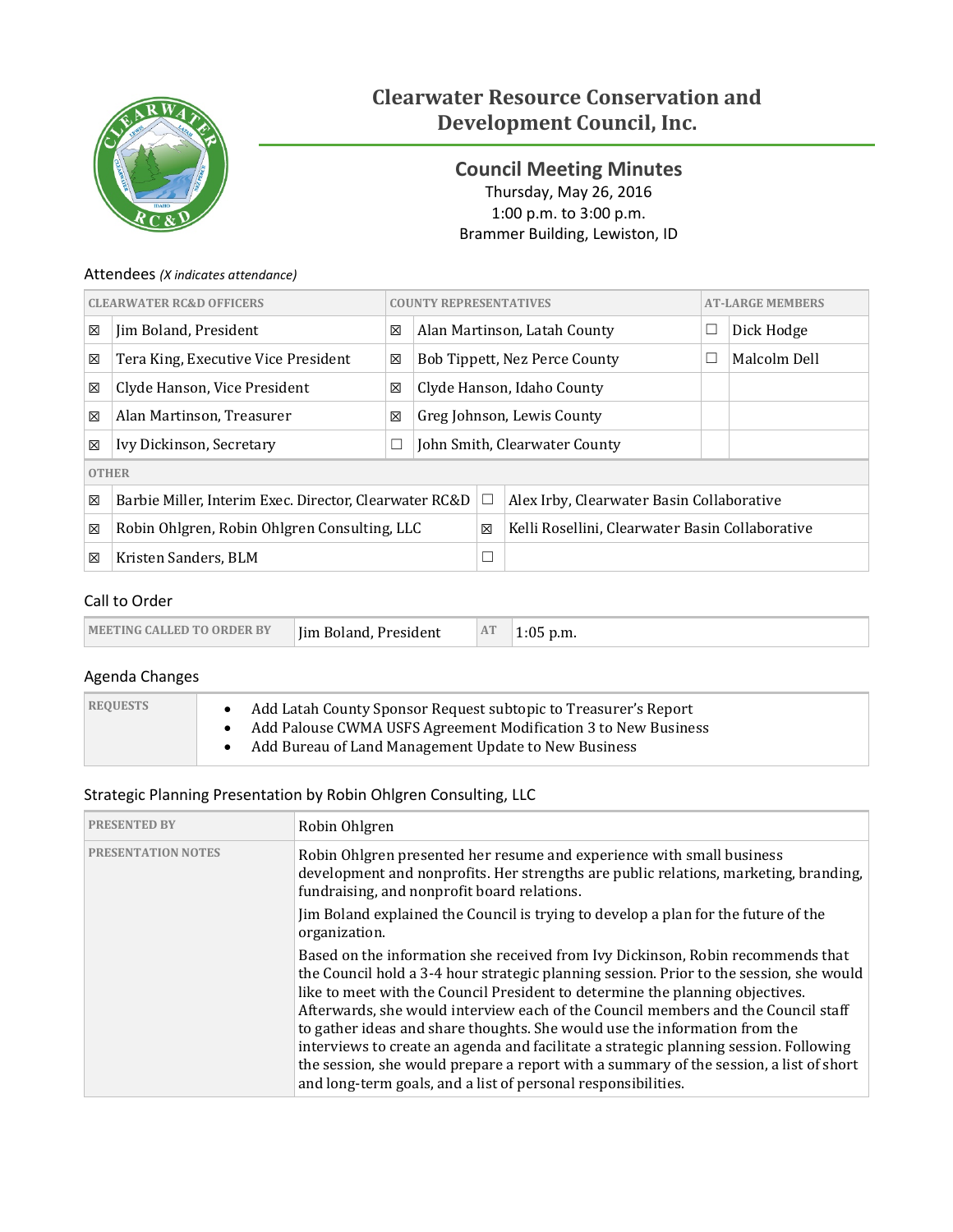| Her fee is \$750 per day. She anticipates a total cost of \$2,500 to \$3,000. If desired, her<br>services could be scaled to be more or less in depth, and the total cost would adjust<br>accordingly.                                                                                                                                               |
|------------------------------------------------------------------------------------------------------------------------------------------------------------------------------------------------------------------------------------------------------------------------------------------------------------------------------------------------------|
| Barbie Miller shared a list of challenges that 6 of the Council members identified.                                                                                                                                                                                                                                                                  |
| Jim Boland will also talk to Christine Frei with CEDA to find out what strategic<br>planning services CEDA offers.                                                                                                                                                                                                                                   |
| Clyde Hanson stated that the last time the Council held any sort of strategic planning<br>session was in approximately 2010-2011. Ivy Dickinson and Alan Martinson stated<br>that the focus at the time was on surviving the transition from NRCS. Clyde stated<br>that prior to that, the RC&D held annual planning sessions as a required by USDA. |

# Approval of April 28, 2016 Meeting Minutes

| <b>MINUTES WERE EMAILED ON</b> | May 24, 2016 |                    |                 |               |      |     |
|--------------------------------|--------------|--------------------|-----------------|---------------|------|-----|
| <b>CHANGES</b>                 | None         |                    |                 |               |      |     |
| <b>MOTION TO APPROVE BY</b>    | Clyde Hanson | <b>SECONDED BY</b> | ⊩Alan Martinson | <b>PASSED</b> | ⊠Yes | ⊐No |

# Treasurer's Report

| <b>PRESENTED BY</b>                                                                                                                                                                                                                              | Alan Martinson                                                                                                                                                                                                                                                                     |                                                              |                      |                           |               |                 |              |  |  |  |
|--------------------------------------------------------------------------------------------------------------------------------------------------------------------------------------------------------------------------------------------------|------------------------------------------------------------------------------------------------------------------------------------------------------------------------------------------------------------------------------------------------------------------------------------|--------------------------------------------------------------|----------------------|---------------------------|---------------|-----------------|--------------|--|--|--|
| <b>DISCUSSION</b>                                                                                                                                                                                                                                | Alan Martinson presented the Treasurer's Report and the Transaction Report by Class, as of<br>May 25, 2016. Alan described the details of the Report, including any discrepancies and negative<br>balances, and noted that the accounts with asterisks are reimbursement accounts. |                                                              |                      |                           |               |                 |              |  |  |  |
| <b>MOTION TO APPROVE BY</b>                                                                                                                                                                                                                      |                                                                                                                                                                                                                                                                                    | Greg Johnson                                                 | <b>SECONDED BY</b>   | Clyde Hanson              | <b>PASSED</b> | $\boxtimes$ Yes | $\square$ No |  |  |  |
| <b>DISCUSSION</b>                                                                                                                                                                                                                                | Alan requested that the Council transfer an additional \$25,000 from the Council Operations account<br>to the Operating Reserve Fund in order to work toward the goal of having 1 year worth of operating<br>expenses in the fund.                                                 |                                                              |                      |                           |               |                 |              |  |  |  |
| <b>MOTION TO APPROVE BY</b>                                                                                                                                                                                                                      |                                                                                                                                                                                                                                                                                    | Clyde Hanson                                                 | <b>SECONDED BY</b>   | Tera King                 | <b>PASSED</b> | $\boxtimes$ Yes | $\square$ No |  |  |  |
| <b>DISCUSSION</b>                                                                                                                                                                                                                                | Alan requested that the Council transfer \$112.50 from the Council Operations account to the CBYCC<br>2015 account to zero out the balance. Renee Hill was unable to determine the cause of the<br>discrepancy. Tera King abstained from the vote.                                 |                                                              |                      |                           |               |                 |              |  |  |  |
| <b>MOTION TO APPROVE BY</b>                                                                                                                                                                                                                      |                                                                                                                                                                                                                                                                                    | Greg Johnson                                                 | <b>SECONDED BY</b>   | Clyde Hanson              | <b>PASSED</b> | $\boxtimes$ Yes | $\square$ No |  |  |  |
| <b>DISCUSSION</b><br>Alan scheduled an appointment with the Latah County Commissioners to present the Council's<br>sponsorship request. All Council members are invited to the meeting on July 18, 2016 at 1:15 pm in<br>the County Court House. |                                                                                                                                                                                                                                                                                    |                                                              |                      |                           |               |                 |              |  |  |  |
| <b>ACTION ITEMS</b>                                                                                                                                                                                                                              |                                                                                                                                                                                                                                                                                    |                                                              |                      | <b>PERSON RESPONSIBLE</b> |               | <b>DEADLINE</b> |              |  |  |  |
| Transfer \$25,000 from Council Operations to Operating Reserve<br>Fund                                                                                                                                                                           |                                                                                                                                                                                                                                                                                    |                                                              | <b>Barbie Miller</b> |                           |               |                 |              |  |  |  |
| Transfer \$112.50 from Council Operations to CBYCC 2015 account                                                                                                                                                                                  |                                                                                                                                                                                                                                                                                    |                                                              | <b>Barbie Miller</b> |                           |               |                 |              |  |  |  |
|                                                                                                                                                                                                                                                  |                                                                                                                                                                                                                                                                                    | Send meeting invitation for Latah County sponsorship meeting | <b>Barbie Miller</b> |                           |               |                 |              |  |  |  |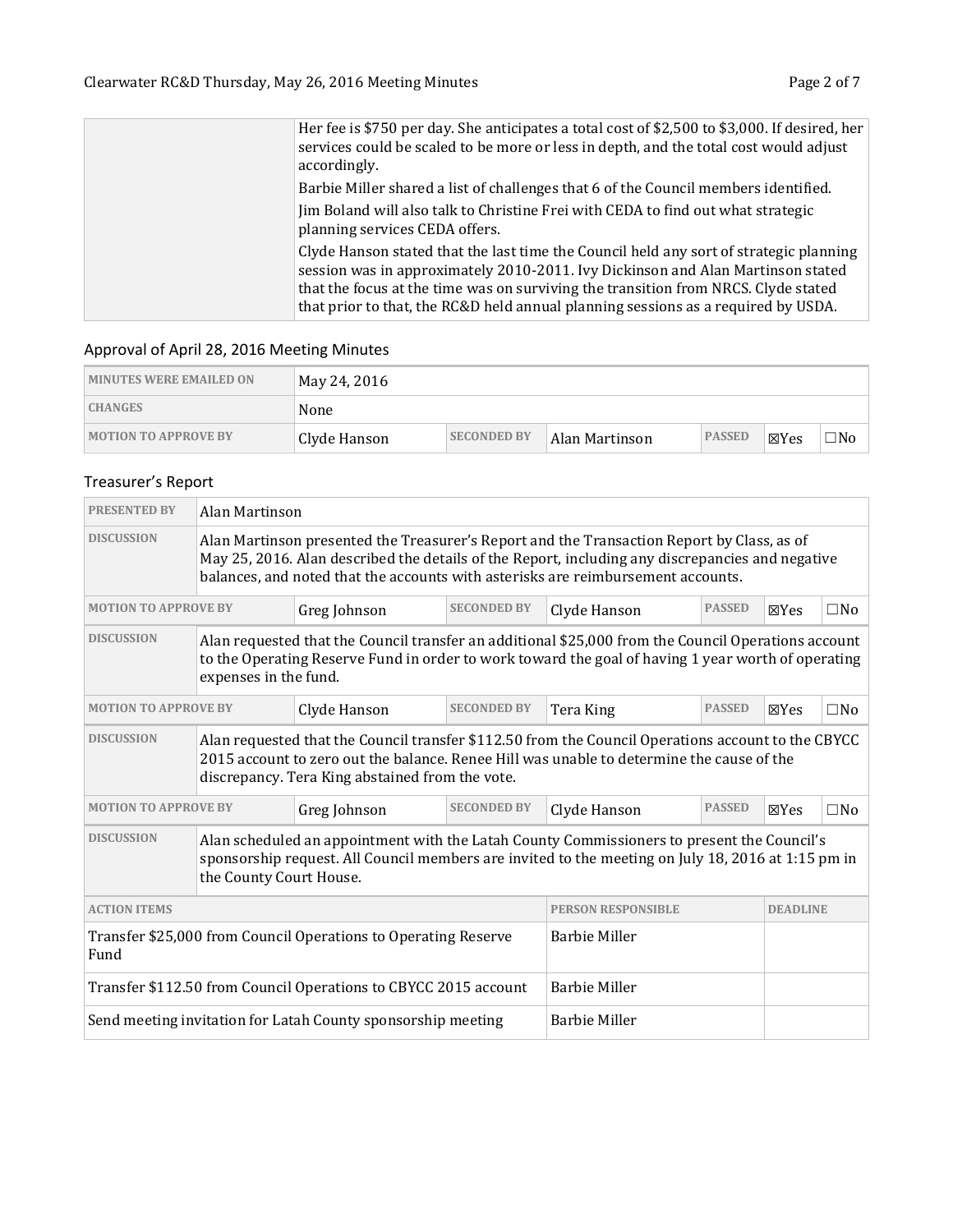### Executive Director's Report

**ACTIVITIES, ACCOMPLISHMENTS, & UPDATES**

Clyde Hanson and Barbie Miller are registered for the 2016 National RC&D Conference.

Idaho Firewise (IDFW) is applying for 501 (c)3 status. Ivy Dickinson reported that Idaho Nonprofit Center advised that Idaho Firewise has outgrown the need for fiscal sponsorship. Their goal is to have nonprofit status before the new BLM agreement is in place. Ivy stated that, if approved, the nonprofit status is retroactive to the date that the IRS provided confirmation of receipt of the application. She also stated that timeline for when IDFW will separate from the Council is somewhat dependent upon if the BLM would prefer to wait until IDFW is a formal nonprofit or if they are willing to operate under a new agreement once Idaho Firewise receives the IRS confirmation letter.

Ivy stated that the main reason for IDFW pursuing their own nonprofit status is because they have become less dependent on the fiscal sponsorship services provided by the Council and that the ratio of admin fees to services has greatly increased. Ivy provided an example of an IDFW project that could generate a large admin fee but requires very little effort on the Council's part. She would like to discuss at some point a reduced admin fee or reimbursement of the admin fee for this special situation. Jim Boland agreed that we need to have further discussion regarding the balance between admin fees and the services being provided for all projects so that the Council can maintain longterm viability. IDFW will prepare and present a proposal to the Council.

Additional updates will be provided as part of the CBYCC and WHRI updates.

| <b>EXECUTIVE COMMITTEE VOTES BY EMAIL</b>                                                                                                               |                       |
|---------------------------------------------------------------------------------------------------------------------------------------------------------|-----------------------|
| Approval to hire Kris Perry as part-time Assistant Operations Liaison at the rate of \$19.08<br> per hour.                                              | Approved May 18, 2016 |
| Approval for the contract modification for the CBC Ecological and Socio-Economic Data<br>Collection and Analysis contract with Ecosystem Research Group | Approved May 23, 2016 |
| Approval of Palouse CWMA USFS participating agreement Modification 2                                                                                    | Approved May 25, 2016 |

#### New Business

#### *WHRI Cost Share Agreement Modification to add \$199,694*

| <b>PRESENTED BY</b>                                                                                                   | Kelli Rosellini                                                                                                                                                                                                                                                                                                                      |               |                    |                |               |                 |     |  |  |  |
|-----------------------------------------------------------------------------------------------------------------------|--------------------------------------------------------------------------------------------------------------------------------------------------------------------------------------------------------------------------------------------------------------------------------------------------------------------------------------|---------------|--------------------|----------------|---------------|-----------------|-----|--|--|--|
| <b>DISCUSSION</b>                                                                                                     | The modification to the WHRI US Forest Service cost share agreement is to fund the CBC's fall<br>capture services, some of the administrative overhead for the CBC executive team, and laboratory<br>fees for dating and analysis of the elk teeth. The amount of the modification will likely be rounded<br>before it is finalized. |               |                    |                |               |                 |     |  |  |  |
| <b>CONCLUSIONS</b><br>Motion to approve the WHRI USFS cost share agreement modification in an amount up to \$200,000. |                                                                                                                                                                                                                                                                                                                                      |               |                    |                |               |                 |     |  |  |  |
| <b>MOTION TO APPROVE BY</b>                                                                                           |                                                                                                                                                                                                                                                                                                                                      | Ivy Dickinson | <b>SECONDED BY</b> | Alan Martinson | <b>PASSED</b> | $\boxtimes$ Yes | ⊐No |  |  |  |

#### *Petty Cash Fund for WHRI Veg Tech Program*

| <b>PRESENTED BY</b> | <b>Barbie Miller</b>                                                                                                                                                                                                                                                                                                                                                        |
|---------------------|-----------------------------------------------------------------------------------------------------------------------------------------------------------------------------------------------------------------------------------------------------------------------------------------------------------------------------------------------------------------------------|
| <b>DISCUSSION</b>   | Barbie is proposing that the Council establish a petty cash fund for the WHRI veg tech program in<br>order to cover direct program expenses related to deploying into the field. Barbie would like to<br>pursue the option of using a reloadable prepaid VISA card for the petty cash fund, rather than cash,<br>so that she can easily reload the card and track expenses. |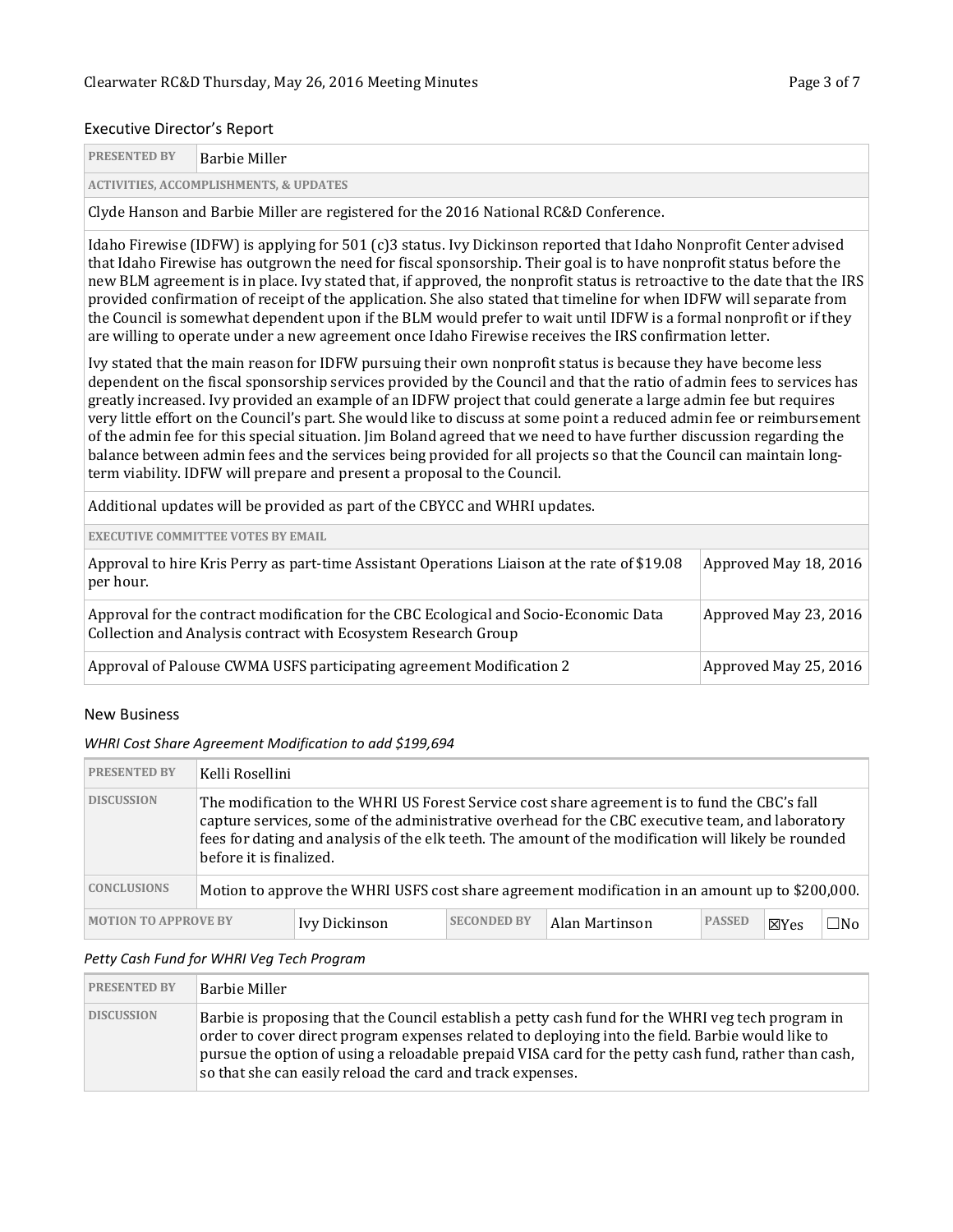| <b>CONCLUSIONS</b>          | Motion to establish a \$200 petty cash fund for the WHRI veg tech program with the prepaid VISA<br>card as an option. If there are fees associated with the card, the Council will absorb the expense. |                                                  |                           |               |                 |     |  |  |  |  |
|-----------------------------|--------------------------------------------------------------------------------------------------------------------------------------------------------------------------------------------------------|--------------------------------------------------|---------------------------|---------------|-----------------|-----|--|--|--|--|
| <b>MOTION TO APPROVE BY</b> |                                                                                                                                                                                                        | <b>SECONDED BY</b>                               | Greg Johnson              | <b>PASSED</b> | <b>X</b> Yes    | ⊐No |  |  |  |  |
| <b>ACTION ITEMS</b>         |                                                                                                                                                                                                        |                                                  | <b>PERSON RESPONSIBLE</b> |               | <b>DEADLINE</b> |     |  |  |  |  |
|                             |                                                                                                                                                                                                        | Set up petty cash fund for WHRI veg tech program |                           | Barbie Miller |                 |     |  |  |  |  |

### *Palouse CWMA USFS Agreement Modification 3*

| <b>PRESENTED BY</b>         | Alan Martinson                                                                                                                                                                                  |               |                    |              |               |      |       |
|-----------------------------|-------------------------------------------------------------------------------------------------------------------------------------------------------------------------------------------------|---------------|--------------------|--------------|---------------|------|-------|
| <b>DISCUSSION</b>           | The Palouse CWMA US Forest Service agreement modification is for \$5,000 in funding from the St.<br>Joe National Forest for the same scope of weed management work but in a different location. |               |                    |              |               |      |       |
| <b>CONCLUSIONS</b>          | Motion to approve modification 3 of the Palouse CWMA USFS agreement in the amount of \$5,000.                                                                                                   |               |                    |              |               |      |       |
| <b>MOTION TO APPROVE BY</b> |                                                                                                                                                                                                 | Ivy Dickinson | <b>SECONDED BY</b> | Clyde Hanson | <b>PASSED</b> | ⊠Yes | ∃No l |

### *Bureau of Land Management Update*

| <b>PRESENTED BY</b> | Kristen Sanders                                                                                                                                                                                                                                                                                                                                                                                                                                                                                                                                                                                                                                                                                                                                                                                                                                                                                                                   |
|---------------------|-----------------------------------------------------------------------------------------------------------------------------------------------------------------------------------------------------------------------------------------------------------------------------------------------------------------------------------------------------------------------------------------------------------------------------------------------------------------------------------------------------------------------------------------------------------------------------------------------------------------------------------------------------------------------------------------------------------------------------------------------------------------------------------------------------------------------------------------------------------------------------------------------------------------------------------|
| <b>DISCUSSION</b>   | The Community Assistance agreement between the Council and the BLM expires at the end of the<br>2016 fiscal year. Kristen is waiting for the new agreement to be announced. She will work with<br>Barbie Miller to apply for the new agreement. The performance report (a narrative of the work<br>performed) for the existing agreement needs to be submitted before the Council can apply for the<br>new agreement. The new agreement will require annual performance reports rather than semi-<br>annual. Kristen stated that, when preparing the community assistance agreements, they try to keep<br>the agreement general enough to allow funding for the various types of projects they anticipate.                                                                                                                                                                                                                        |
|                     | Ivy Dickinson said that it would be beneficial to outline Council expectations before entering into a<br>new agreement in order to avoid the confusion of responsibilities. Kristen said that she recognizes<br>that her job and the Council have evolved over the years and that has had an impact on the program.                                                                                                                                                                                                                                                                                                                                                                                                                                                                                                                                                                                                               |
|                     | Barbie Miller added that the confusion over the last few years in regards to project oversight and<br>missed performance reporting are because this project does not have a project lead like all the other<br>Council projects, and the Executive Directors only provided the financial reporting, as they do with<br>all the other Council projects. Barbie agreed with Ivy that the Council and BLM need to identify<br>responsibilities prior to the new agreement so that everyone is aware of what they are responsible<br>for. Kristen stated that she was out of the loop on the performance reporting, too, because of the<br>involvement with the state office.                                                                                                                                                                                                                                                         |
|                     | Tera King stated that this project is an example of how the Council needs to hire someone to follow<br>non-typical projects. Kristen said she would like to get the word out more about the funding that is<br>available through this program, and having a project lead would be helpful.                                                                                                                                                                                                                                                                                                                                                                                                                                                                                                                                                                                                                                        |
|                     | Kristen said the BLM submitted a pre-proposal this week to the Department of Interior for their<br>resilient landscapes program. The proposal establishes a collaborative fire management working<br>group across multiple agencies for the Craig Mountain and Joseph Plains area, and covers pre<br>planning and vegetation treatments. They have already received positive feedback and are feeling<br>optimistic. Because it is a collaborative agreement, they believe the Council would be an ideal<br>fiduciary agent. They would need to identify a coordinator for the agreement, which will likely be a<br>5-to 10-year agreement starting in 2017. Tera King, Kelli Rosellini, and Kristen identified that there<br>may be potential for a collaborative relationship between the CBC and the resilient landscapes<br>agreement collaborative. Kristen does not know yet what the time frame will be for the next step. |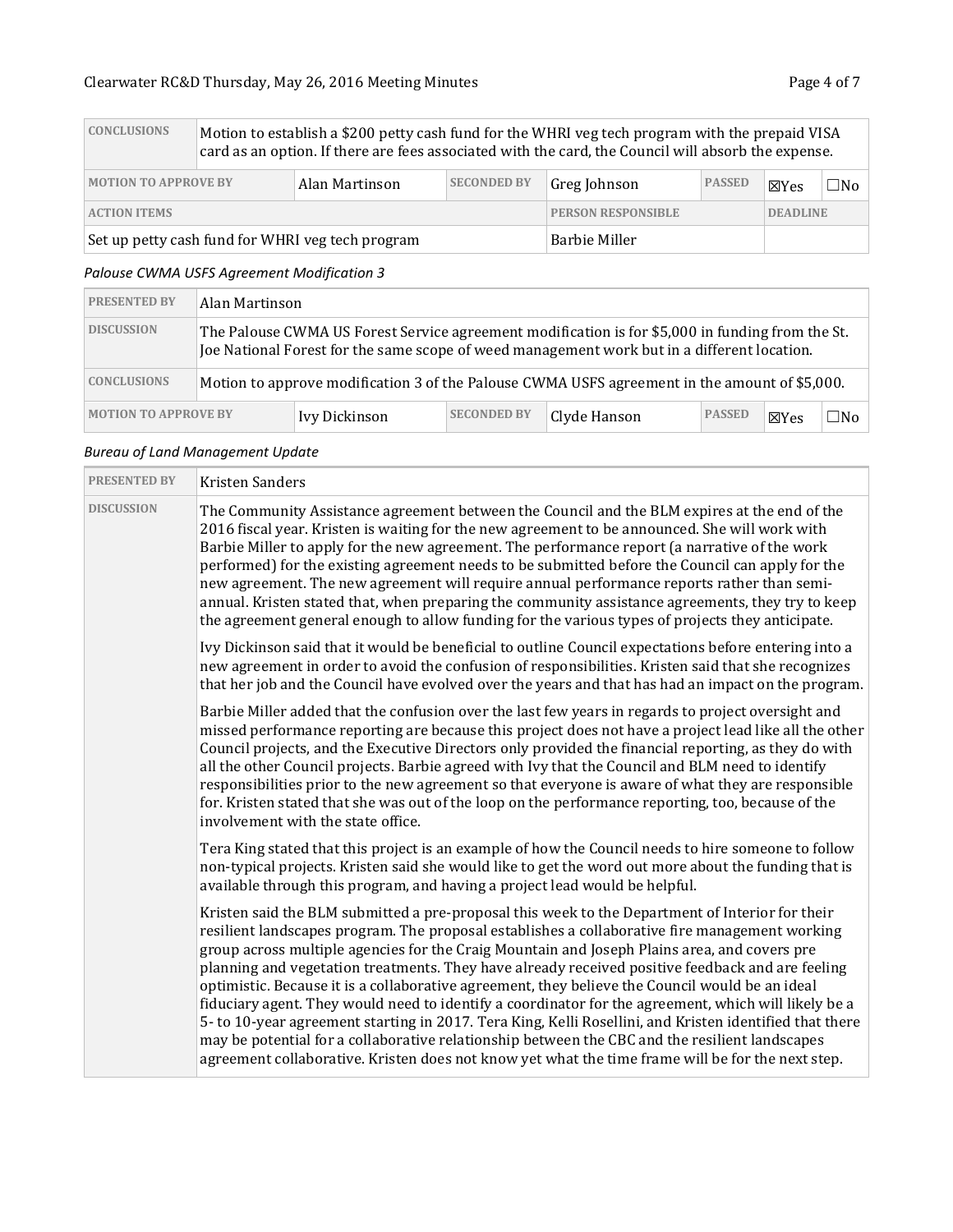### Old Business

### *WHRI Program Update*

| <b>PRESENTED BY</b> | Kelli Rosellini and Barbie Miller                                                                                                                                                                                                                                                                                                                                                  |
|---------------------|------------------------------------------------------------------------------------------------------------------------------------------------------------------------------------------------------------------------------------------------------------------------------------------------------------------------------------------------------------------------------------|
| <b>DISCUSSION</b>   | One of the veg techs was offered a full-time, permanent position in Oregon. Zach Swearingen from<br>Idaho Dept. of Fish and Game is planning to refill the position. The University of Idaho was able to<br>secure additional funding to increase the hours for their student that is assisting with the project,<br>which will help fill the gap until another veg tech is hired. |
|                     | Kelli reported that the program is running smoothly. John and Rachel Cook will be in town next<br>week to help work through any training issues and make sure everyone is clear on the collection<br>protocols.                                                                                                                                                                    |
|                     | Barbie Miller reported that the contract NCASI signed and returned was not the contract that the<br>Council approved with changes to the general liability insurance requirements. Kelli Rosellini and<br>Barbie will follow up on that.                                                                                                                                           |
|                     | Barbie is acquiring insurance quotes for the Council-owned equipment that the veg techs are using<br>for the program.                                                                                                                                                                                                                                                              |
|                     | Barbie said that the CBC approved \$100 per week per diem for the veg techs. Barbie has consulted<br>with Lucas Company to formalize a per diem process.                                                                                                                                                                                                                           |
|                     | Kelli gave the Council a heads up that a new CFLR agreement and RAC agreement modification are<br>in the works and will likely be ready for approval by the next Council meeting. The CBC will also<br>provide the Council with a copy of a recently signed MOU with the US Forest Service that outlines<br>the nature of their relationship.                                      |

# *CBYCC Program Update*

| <b>PRESENTED BY</b> | Tera King                                                                                                                                                                                                                                                                                       |
|---------------------|-------------------------------------------------------------------------------------------------------------------------------------------------------------------------------------------------------------------------------------------------------------------------------------------------|
| <b>DISCUSSION</b>   | The CBYCC hiring team completed interviews for the crew member positions and are in the process<br>of notifying applicants whether or not they are offered a position. Preference was given to new<br>applicants over returning applicants in order to provide new opportunities to more youth. |
|                     | The Council entered into a contract with the US Army Corp of Engineers for 2 weeks of work for the<br>Orofino crew.                                                                                                                                                                             |
|                     | The Department of Labor is reviewing the applications to determine if any of the candidates qualify<br>for the Work Experience program, which will pay the wages and provide the clothing necessary for<br>the job.                                                                             |
|                     | The BLM work to be performed in the Grangeville area will be contracted through an existing BLM<br>agreement with Framing Our Community.                                                                                                                                                        |
|                     | The youth-parent orientation will be held June 4, 2016 in Kooskia. The crew leaders begin training<br>on June 6, which will include chain saw training this year. Crew members will start on June 13.                                                                                           |
|                     | The CBYCC crew schedule is worked out for the summer. Lots of fun projects are lined up. It will be<br>very helpful to have Kris Perry to assist Courtney Couch and act as a backup crew leader.                                                                                                |
|                     | Barbie Miller mentioned that there was a lady that expressed interest in volunteering on one of the<br>crews this year in order to become more familiar with the program and gain experience to<br>potentially fill a crew leader position in the future.                                       |
|                     | The end-of-year BBQ will be held August 4, 2016. All Council members are invited to attend. The<br>CBYCC team will perform exit interviews that day. The Department of Labor will offer the crew<br>members a resume building seminar the following day.                                        |
|                     | Barbie reported that the interview process was a positive experience. Joyce Dearstyne, Nat Davis<br>and Barbie interviewed candidates at Orofino and Timberline high schools on Monday, and                                                                                                     |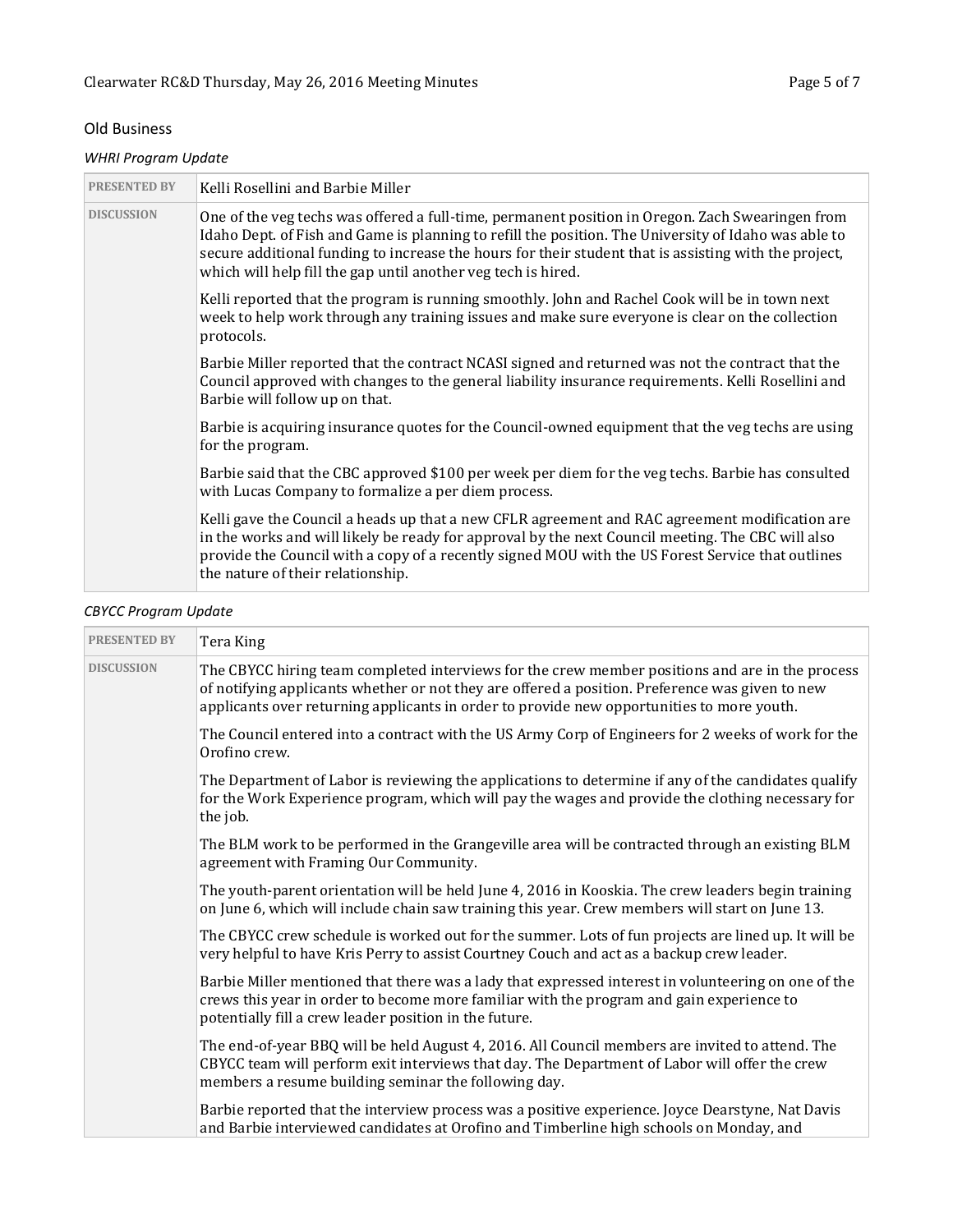Grangeville and Cottonwood high schools on Tuesday. Joyce, Nat, and Melanie Martinez interviewed at Kamiah and Kooskia high schools on Thursday. There were a few additional phone interviews on Saturday for the applicants that were unavailable during the week due to scheduling conflicts. Barbie mentioned that the interview team noted a considerable difference in the quality of applicants among the schools, and questioned if the program is being marketed differently in the different towns. Tera added that the CBC public relations person will be releasing a press release shortly after the crews begin work with the intent of building up community connections.

#### *CBYCC Crew Member Hiring Recommendation*

| <b>PRESENTED BY</b>                                                                                  | Barbie Miller                                                                                                                                              |  |                           |  |                 |              |  |
|------------------------------------------------------------------------------------------------------|------------------------------------------------------------------------------------------------------------------------------------------------------------|--|---------------------------|--|-----------------|--------------|--|
| <b>DISCUSSION</b>                                                                                    | The CBYCC hiring committee came to consensus on the 25 youth they would like to hire for the 5<br>crews. Barbie presented a list of the crew member names. |  |                           |  |                 |              |  |
| <b>CONCLUSIONS</b>                                                                                   | Motion to approve the hiring recommendation as presented for the CBYCC crew members. Tera<br>King abstained from the vote.                                 |  |                           |  |                 |              |  |
| <b>SECONDED BY</b><br><b>PASSED</b><br><b>MOTION TO APPROVE BY</b><br>Greg Johnson<br>Alan Martinson |                                                                                                                                                            |  |                           |  | $\boxtimes$ Yes | $\square$ No |  |
| <b>ACTION ITEMS</b>                                                                                  |                                                                                                                                                            |  | <b>PERSON RESPONSIBLE</b> |  | <b>DEADLINE</b> |              |  |
| Present offer letters to CBYCC crew members<br>Barbie Miller                                         |                                                                                                                                                            |  |                           |  |                 |              |  |

#### *WHRI and CBYCC Payroll Process*

| <b>PRESENTED BY</b> | <b>Barbie Miller</b>                                                                                                                                                                                                                                                                                                                                                                                                                                                                                                                                                                                                                                                                                                                                                                                                                                                                                                                                                                                                                                                                                                                            |                           |                 |  |  |
|---------------------|-------------------------------------------------------------------------------------------------------------------------------------------------------------------------------------------------------------------------------------------------------------------------------------------------------------------------------------------------------------------------------------------------------------------------------------------------------------------------------------------------------------------------------------------------------------------------------------------------------------------------------------------------------------------------------------------------------------------------------------------------------------------------------------------------------------------------------------------------------------------------------------------------------------------------------------------------------------------------------------------------------------------------------------------------------------------------------------------------------------------------------------------------|---------------------------|-----------------|--|--|
| <b>DISCUSSION</b>   | With the hiring of 34 seasonal employees, Barbie and Alan Martinson would like to review the<br>payroll approval process. Last year, the executive director presented a CBYCC payroll report to the<br>Financial Review Committee (FRC) after the payroll was processed by Lucas Company. Upon<br>approval by the FRC, the executive director then entered the payroll in QuickBooks and printed and<br>mailed checks. This year, the Council now has payroll for the WHRI veg techs, too, which are on the<br>same semi-monthly payroll schedule as Barbie Miller. The CBYCC is on a bi-weekly payroll schedule<br>due to the reporting requirements for the Work Experience program through the Department of<br>Labor. Barbie's payroll does not go through FRC review since Alan Martinson approves her time<br>sheet. Lucas Company said that they can print the checks at no additional cost. In order to do that<br>and to expedite the payroll process, Barbie and Alan propose that the seasonal employee payroll<br>also bypasses the FRC review beforehand, and that Barbie provides a payroll report to FRC as a FYI<br>afterwards. |                           |                 |  |  |
| <b>CONCLUSIONS</b>  | The Council agreed to eliminate Financial Committee review prior to printing seasonal employee<br>payroll checks. Barbie will send a payroll report to the FRC twice a month after the payroll has been<br>entered into QuickBooks. No vote needed.                                                                                                                                                                                                                                                                                                                                                                                                                                                                                                                                                                                                                                                                                                                                                                                                                                                                                             |                           |                 |  |  |
| <b>ACTION ITEMS</b> |                                                                                                                                                                                                                                                                                                                                                                                                                                                                                                                                                                                                                                                                                                                                                                                                                                                                                                                                                                                                                                                                                                                                                 | <b>PERSON RESPONSIBLE</b> | <b>DEADLINE</b> |  |  |
|                     |                                                                                                                                                                                                                                                                                                                                                                                                                                                                                                                                                                                                                                                                                                                                                                                                                                                                                                                                                                                                                                                                                                                                                 |                           |                 |  |  |

Barbie meet with Lucas Company to discuss the new payroll process | Barbie Miller

### *Strategic Planning – Discussion and Decision on How to Move Forward*

| <b>PRESENTED BY</b> | Jim Boland                                                                                                                                                                                                                                                                                                                                                                                                                                                                                                                                                                                                                                                                                                                                                                                                          |
|---------------------|---------------------------------------------------------------------------------------------------------------------------------------------------------------------------------------------------------------------------------------------------------------------------------------------------------------------------------------------------------------------------------------------------------------------------------------------------------------------------------------------------------------------------------------------------------------------------------------------------------------------------------------------------------------------------------------------------------------------------------------------------------------------------------------------------------------------|
| <b>DISCUSSION</b>   | Jim Boland will talk to Christine Frei about what services and tools that CEDA may offer or<br>recommend in terms of strategic planning. Once we have that information along with the<br>information presented by Robin Ohlgren and the list challenges the Council members identified, the<br>Council can determine how best to move forward in the strategic planning process. Ivy Dickinson<br>expressed that Christine Frei may present a conflict of interest due to the overlap in interest areas<br>between the Council and CEDA. Jim stated that his intent in contacting CEDA is to find out what<br>other options are available, rather than have CEDA facilitate a strategic planning. Barbie Miller<br>noted that we need to consider that there are costs associated with all the administrative tasks |